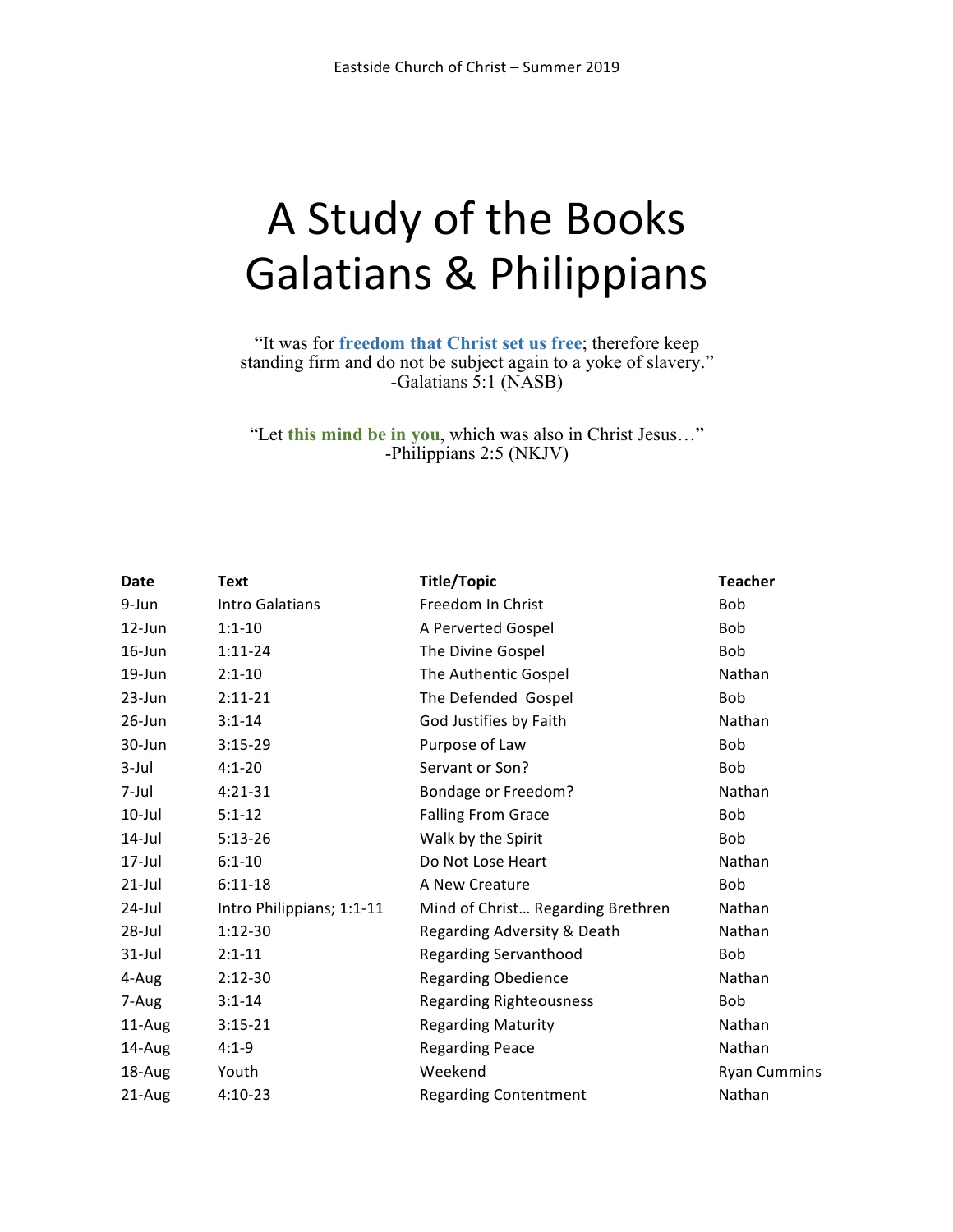# **FREEDOM IN CHRIST**

# A Study of the Book of Galatians Summer 2019

"It was for freedom that Christ set us free; therefore keep standing firm and do not be subject again to a yoke of slavery."

-Galatians 5:1 (NASB)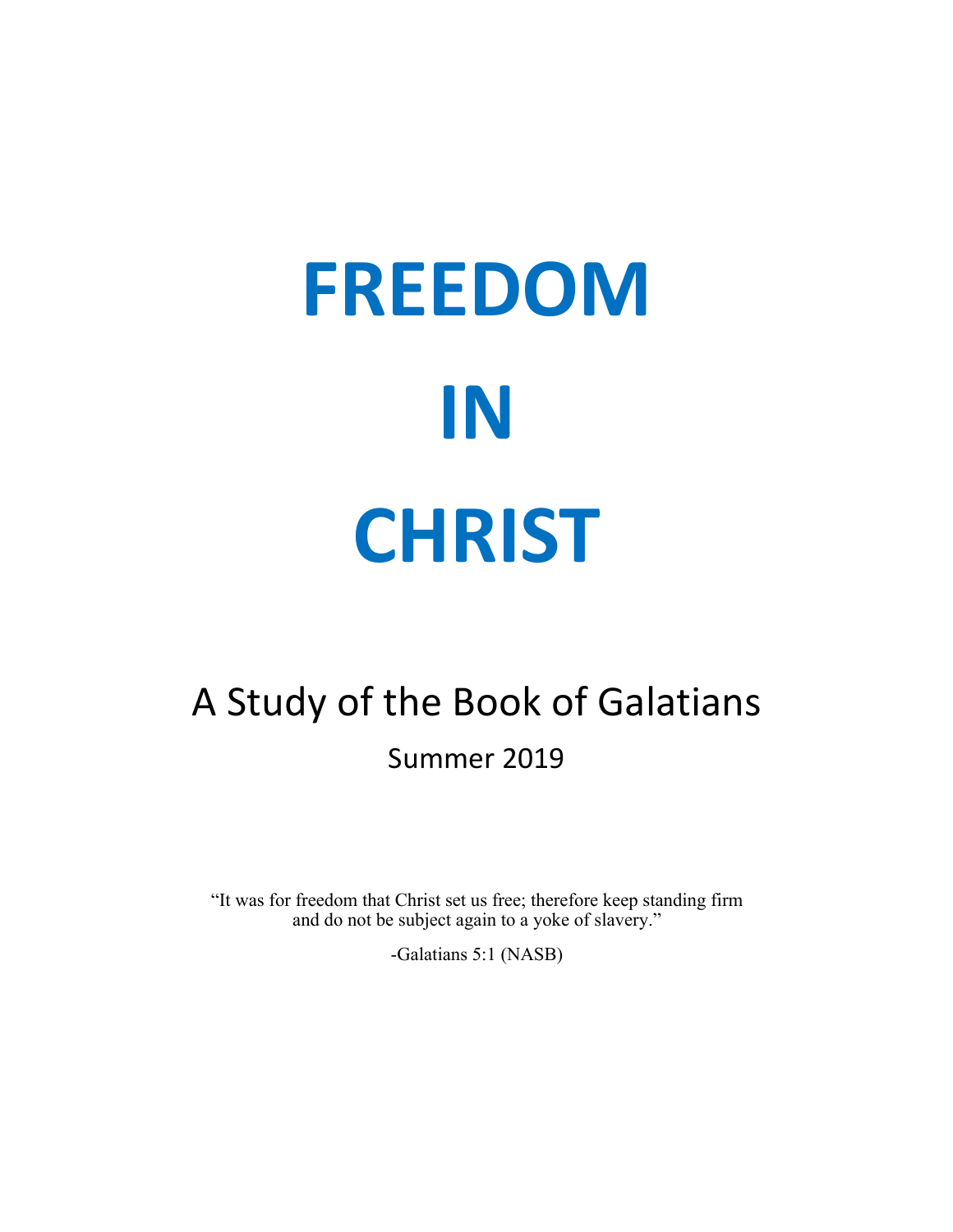# **Freedom In Christ**

# **Introduction**

Galatians is perhaps Paul's earliest epistle. It was written as a rebuke of Christians who had been influenced to accept an altered "gospel"; not the true gospel Paul had delivered to them and they had received. Under the influence of Judaizing teachers they had begun to accept circumcision and other observances from the Law of Moses as a required part of the good news. Paul not only corrects their error, but forever establishes that in Christ one is justified through faith. There is therefore **freedom in Christ** from the curse of attempting justification through perfect law keeping. Galatians established that Christianity as not a new sect of Judaism, but God's new covenant with all mankind to justify them through faith in Jesus Christ.

A tactic of Pauls' opponents was to attack Paul's authority. So, Paul begins by defending his Apostleship as a means of vindicating the gospel. (Ch. 1-2) Then Paul focuses on how the Old Testament itself demonstrates Gods' plan to reconcile all nations to Him, not through law but through faith. (Ch. 3-4) Finally, Paul demonstrates that this new covenant people will follow God by being transformed, cultivating the fruit of the Spirit in their hearts. (Ch. 5-6).

At the time of Paul's writing, the Roman province of Galatia included the cities of Pisidian Antioch, Iconium, Lystra and Derbe. Paul visited this region and churches in these cities on all 3 preaching journeys. (Read Acts 13:14-14:23; 16:1-6; 18:23) Therefore, Paul had strong personal ties to and concern for these brethren.

# **Theme**

"For you are all sons of God **through faith in Christ Jesus**" Galatians 3:26 (NASB)

# **Outline**

| A Perverted Gospel (1:1-10)     | <b>Servant or Son? (4:1-20)</b>    |  |
|---------------------------------|------------------------------------|--|
| The Divine Gospel (1:11-24)     | Bondage or Freedom? (4:21-31)      |  |
| The Authentic Gospel (2:1-10)   | <b>Falling From Grace (5:1-12)</b> |  |
| The Defended Gospel (2:11-21)   | Walk by the Spirit (5:13-26)       |  |
| God Justifies By Faith (3:1-14) | Do Not Lose Heart (6:1-10)         |  |
| Purpose of the Law (3:15-29)    | A New Creature (6:11-18)           |  |

### **Goal**

We want to understand Paul's inspired defense of justification through faith. We also want to read Galatians for "us". We want to grow our faith and move our outlook from trust in self and law-keeping to trust in God's redemptive work in Christ. We want to learn to live in Freedom in Christ!

### **Questions**

1. Read Galatians 1:1-6:18 (reference outline above). What stands out or draws your attention?

2. What do you hope to learn or better understand from this study?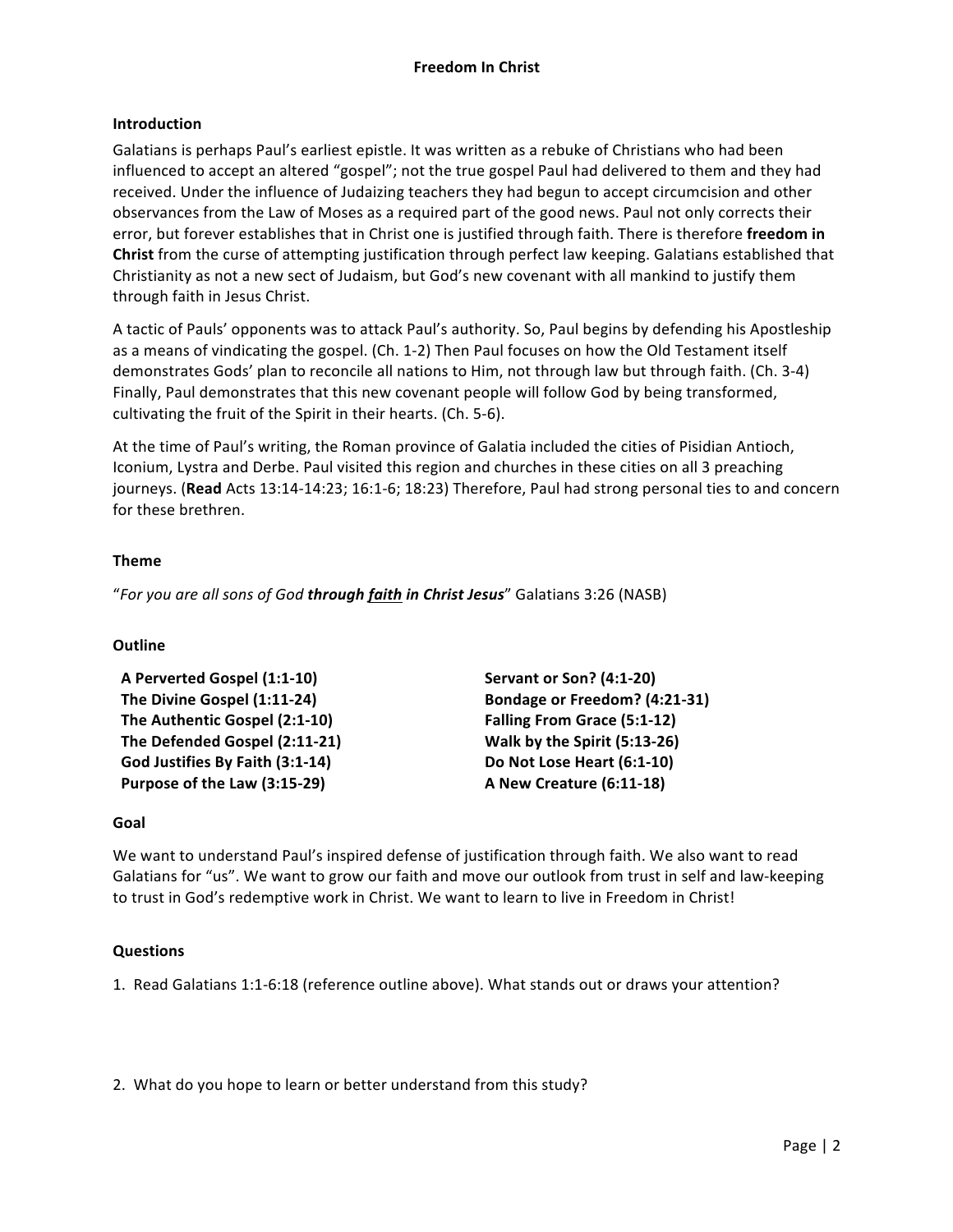# Lesson 1: A Perverted Gospel (1:1-10)

"I am amazed that you are so quickly deserting Him who called you by the grace of Christ, for a different gospel; which is really not another..." (1:6-7)

# **Questions**

1. Recall that Paul's opponents challenged his position as a "true" Apostle. How does Paul establish and vindicate his authority? (1:1)

2. Paul comes out swinging contradicting any argument that our deliverance is based upon our works, or any accusation that his gospel was some sort of "innovation." How? (1:3-5)

3. What is missing from this letter? (Rom. 1:8; 1 Cor. 1:4; 1 Thess. 1:2; 2 Thess. 1:3) Why?

4. In verse 6, what synonym does Paul use for the gospel? (ref. 1 Thess. 2:14)

5. What do you find most interesting about 1:1-10?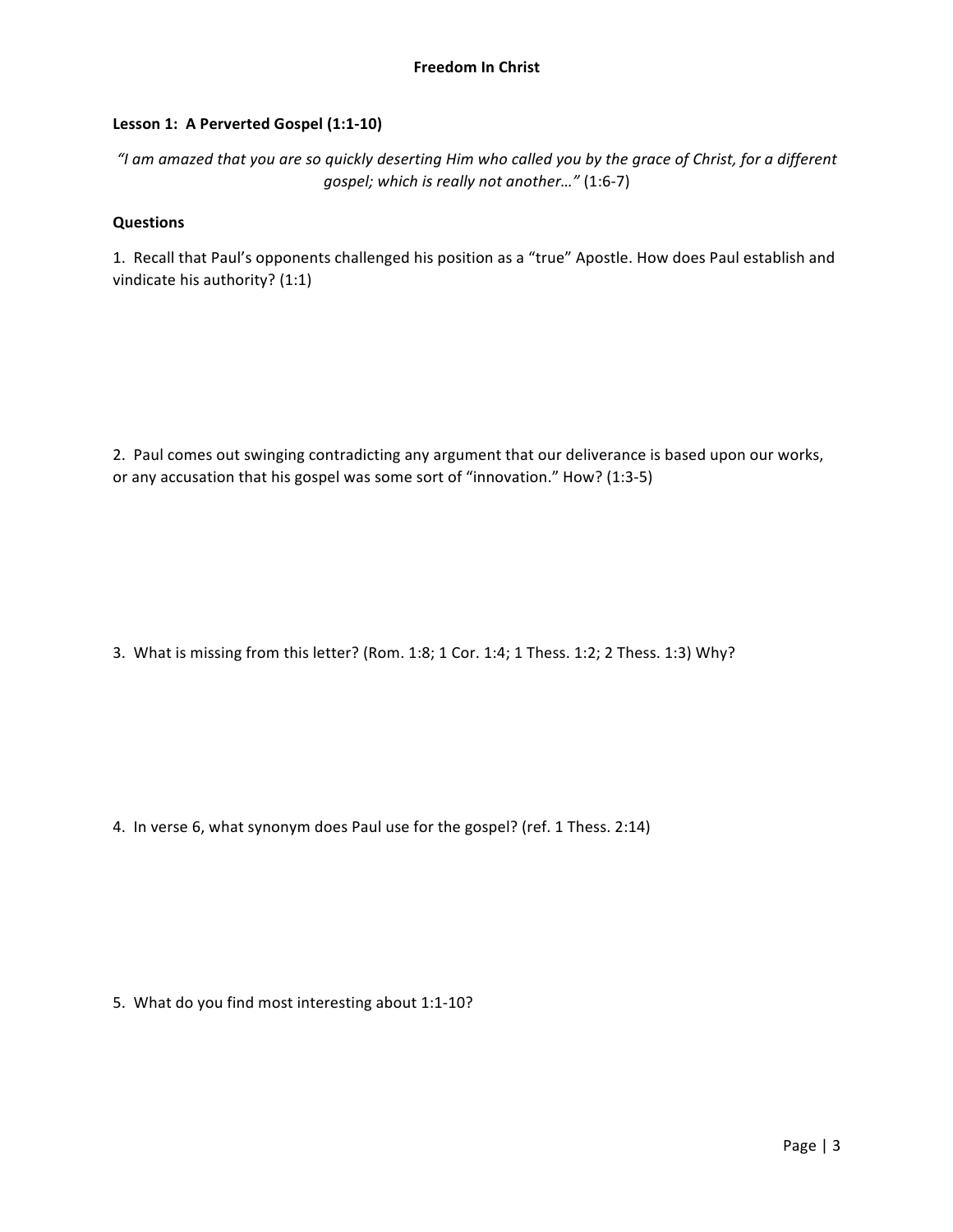# Lesson 2: The Divine Gospel (1:11-24)

*"For I* would have you know, brethren, that the gospel which was preached by me is not according to *man"* (1:11)

# **Questions**

1. What was not the source of the good news Paul taught? What was the source? (1:11-12)

2. How do the facts of verses 13-14 support Paul's claim in Verse 11-12? (1:13-14)

3. What possible significance could there be to the duration of Paul's Jerusalem visit and who he did or did not spend time with? (1:18-19)

4. Does the quote about Paul's preaching shed any light on the content of his preaching? (1:23-24)

5. What do you find most interesting about 1:11-24?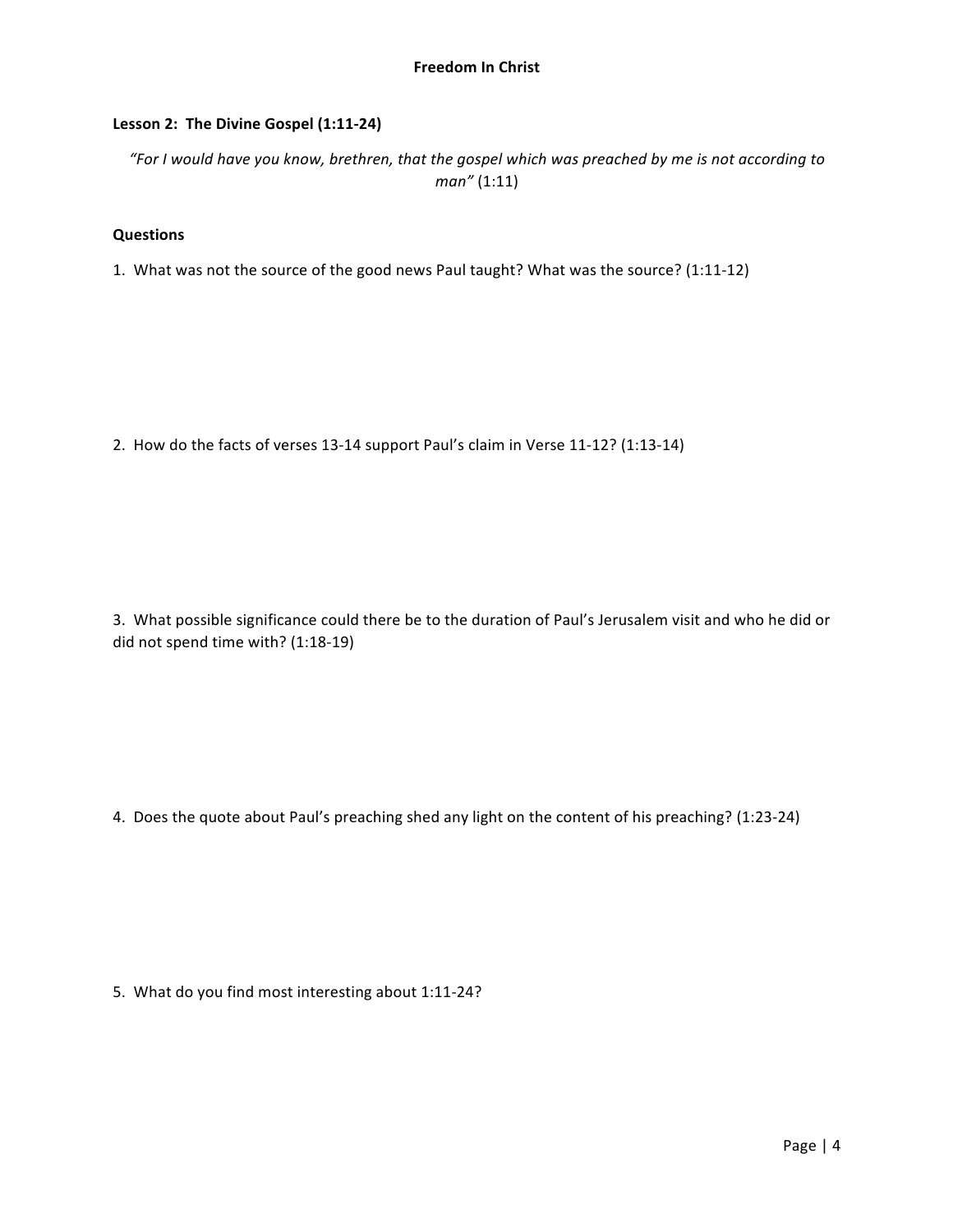# Lesson 3: The Authentic Gospel (2:1-10)

*"and recognizing the grace that had been given to me, James and Cephas and John, who were reputed to*  be pillars, gave to me and Barnabas the right hand of fellowship, so that we might go to the Gentiles and *they to the circumcised."* (2:9)

# **Questions**

1. Read Acts 15:1-29. If 2:1ff is a reference to those events, how does that relate to Galatians?

2. Why might Paul mention Titus? How does it further his case? (2:1, 3)

3. Paul says the false brethren would "bring us to bondage" as opposed to what? (2:4) How vigorously did Paul and Barnabas defend the truth of the gospel? (2:5)

4. Does Paul's use of "high reputation", "reputation" and "reputed" teach us anything? (2:6-9)

5. What do you find most interesting about 2:1-10?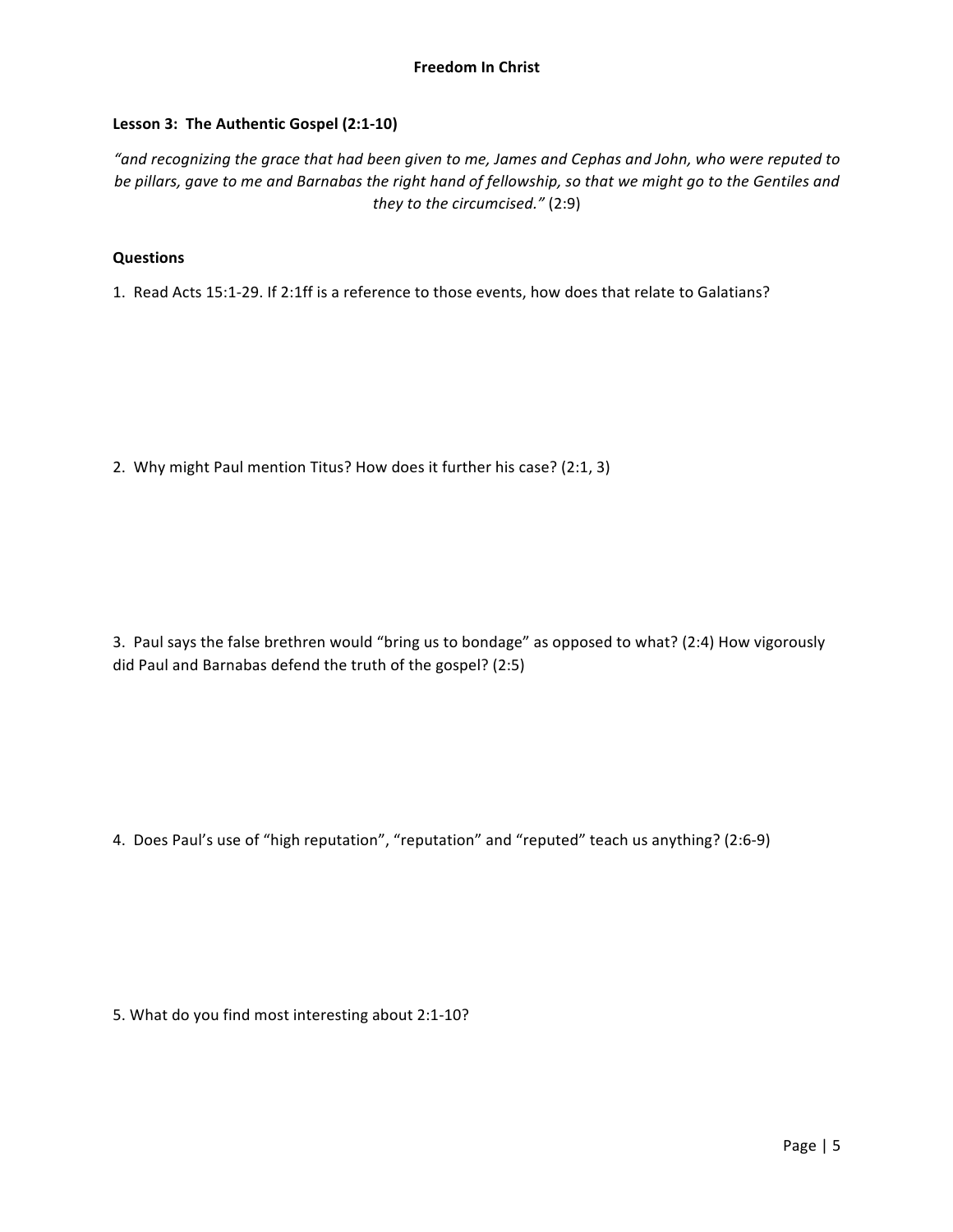# Lesson 4: The Defended Gospel (2:11-21)

"I do not nullify the grace of God, for if righteousness comes through the Law, then Christ died *needlessly."* (2:21)

### **Questions**

1. Does Paul's confrontation with Cephas (Peter) contribute to his overall argument? How? (2:11)

2. How had Peter "lived like the Gentiles"? (2:12-14)

3. The Jewish separatism was not over the death, burial or resurrection of Christ, but circumcision and law keeping. Yet, the Holy Spirt described it as "not according to the truth of the gospel." (2:14) Why?

4. How does the pursuit of justification through law keeping nullify the grace of God? (2:21)

5. What do you find most interesting about 2:11-21?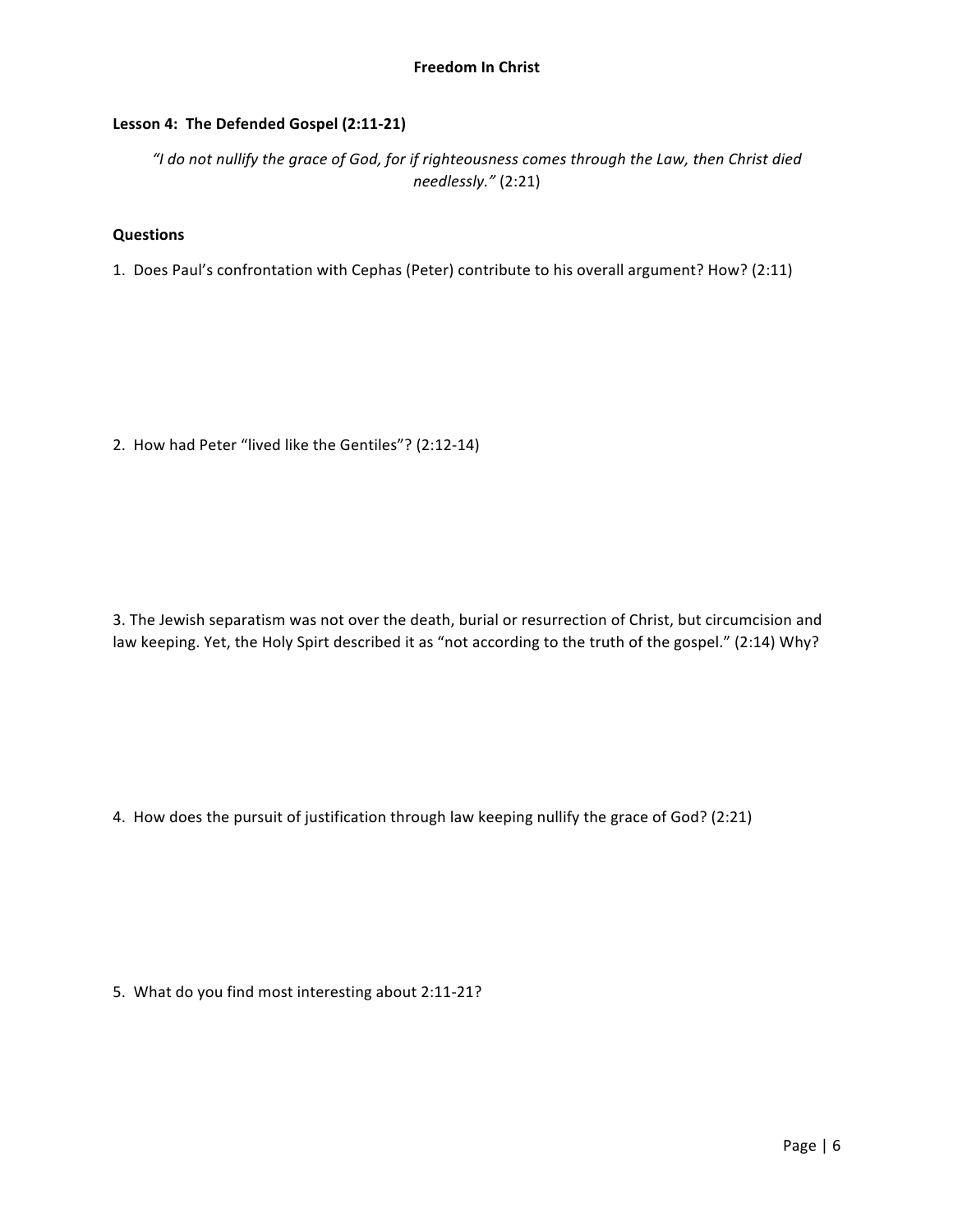# Lesson 5: God Justifies By Faith (3:1-14)

*"The Scripture, foreseeing that God would justify the Gentiles by faith, preached the gospel beforehand to* Abraham, saying, "All the nations will be blessed in you." (3:8)

### **Questions**

1. What terms does Paul use to describe the Galatians that have been "convinced" that a spiritual journey that began through faith can be completed by law keeping? (3:1-3)

2. Paul calls Abraham as his witness in his case against the Judaizing teachers. How? (3:6-9)

3. Why is pursuing justification by works of law considered a curse? (3:10-12)

4. Christ redeemed us from the curse of the Law, meaning He delivered us from what? How does Paul tie this outcome back to God's original intent? (3:13-14)

5. What do you find most interesting about 3:1-14?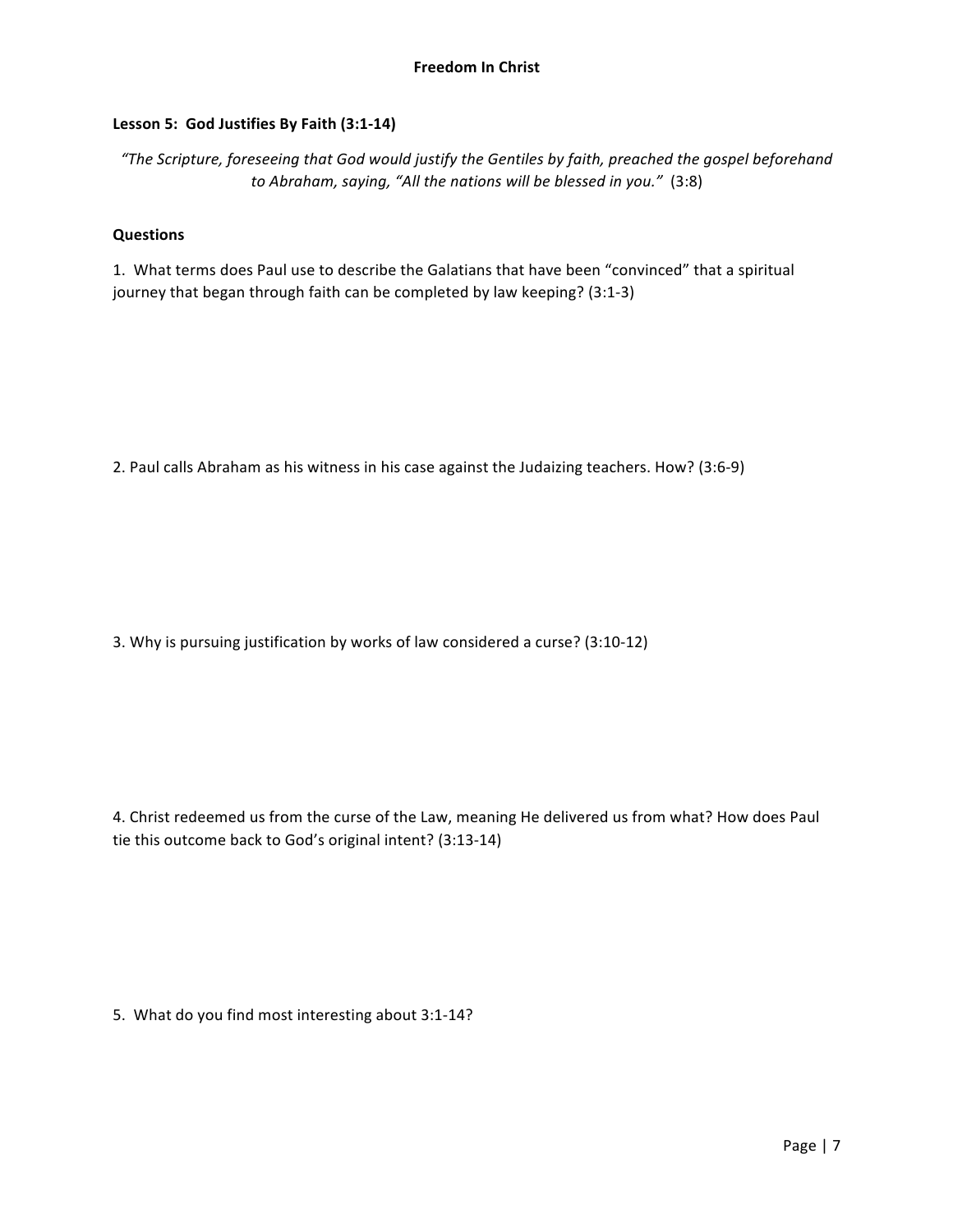# Lesson 6: Purpose of the Law (3:15-29)

"Therefore the Law has become our tutor to lead us to Christ, so that we may be justified by faith." (3:24)

### **Questions**

1. What is Paul's point about the nature of a covenant? (3:15)

2. What was the basis of God's covenant with Abraham? What impact did the Law of Moses have on that Covenant? (3:16-18)

3. List at least 3 purposes or accomplishment of the Law. What was the Law's shortcoming? (3:19-25)

4. What blessings or benefits come to those "belonging to" or "in" Christ? How does one get in that condition? (3:26-29)

5. What do you find most interesting about 3:15-29?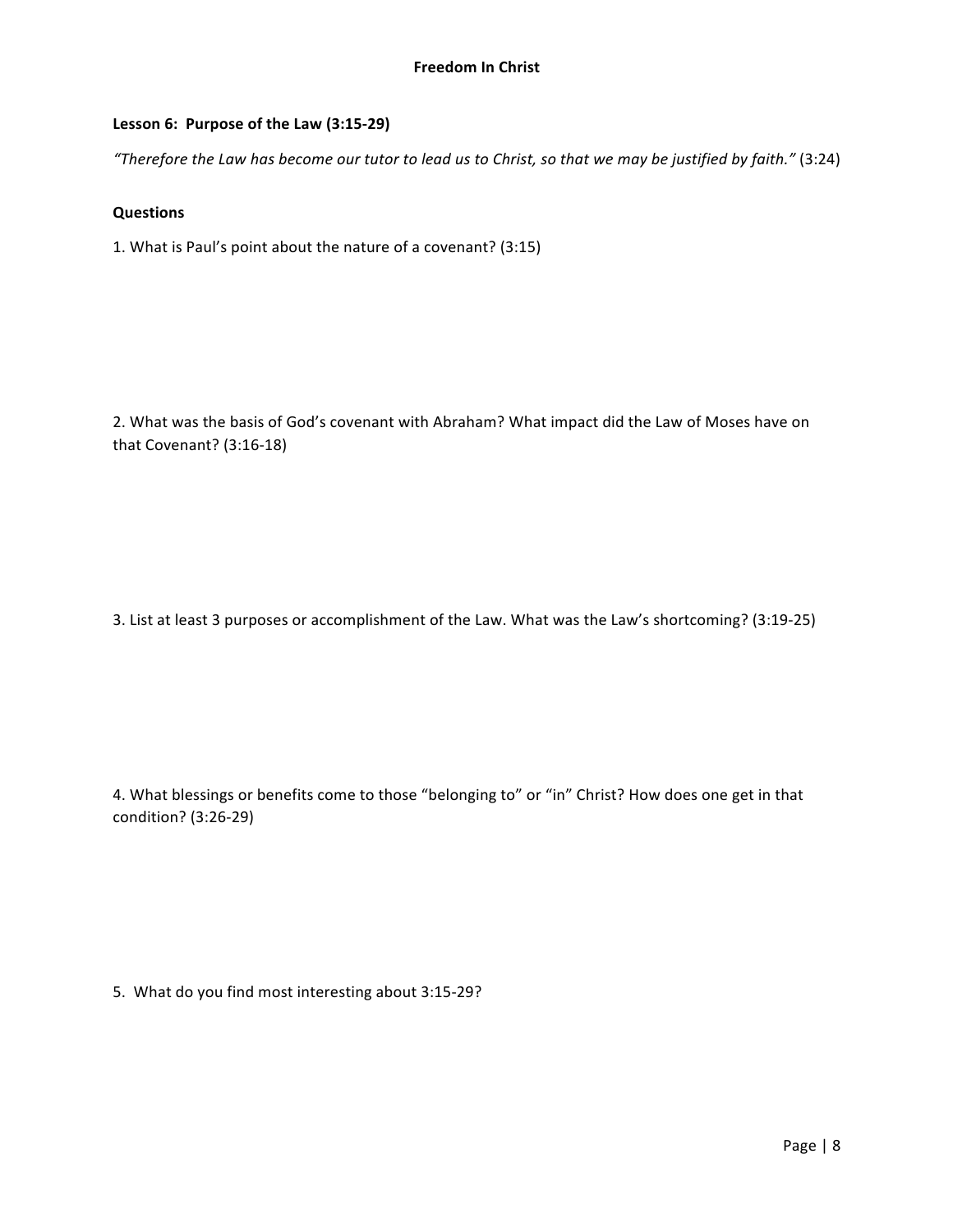# **Lesson 7: Servants or Sons? (4:1-20)**

"Therefore you are no longer a slave, but a son; and if a son, then an heir through God." (4:7)

### **Questions**

1. Paul referred to the Law as a tutor (3:24), what other 2 roles does he compare it to here? How did the nature of the relationship change "when the fullness of time came"?  $(4:1-7)$ 

2. Paul compares pursing righteousness by command keeping to returning to what condition? (4:8-11)

3. In what ways does Paul appeal to his past, close personal relationship with the Galatians? (4:12-20)

4. What do you find most interesting about 4:1-20?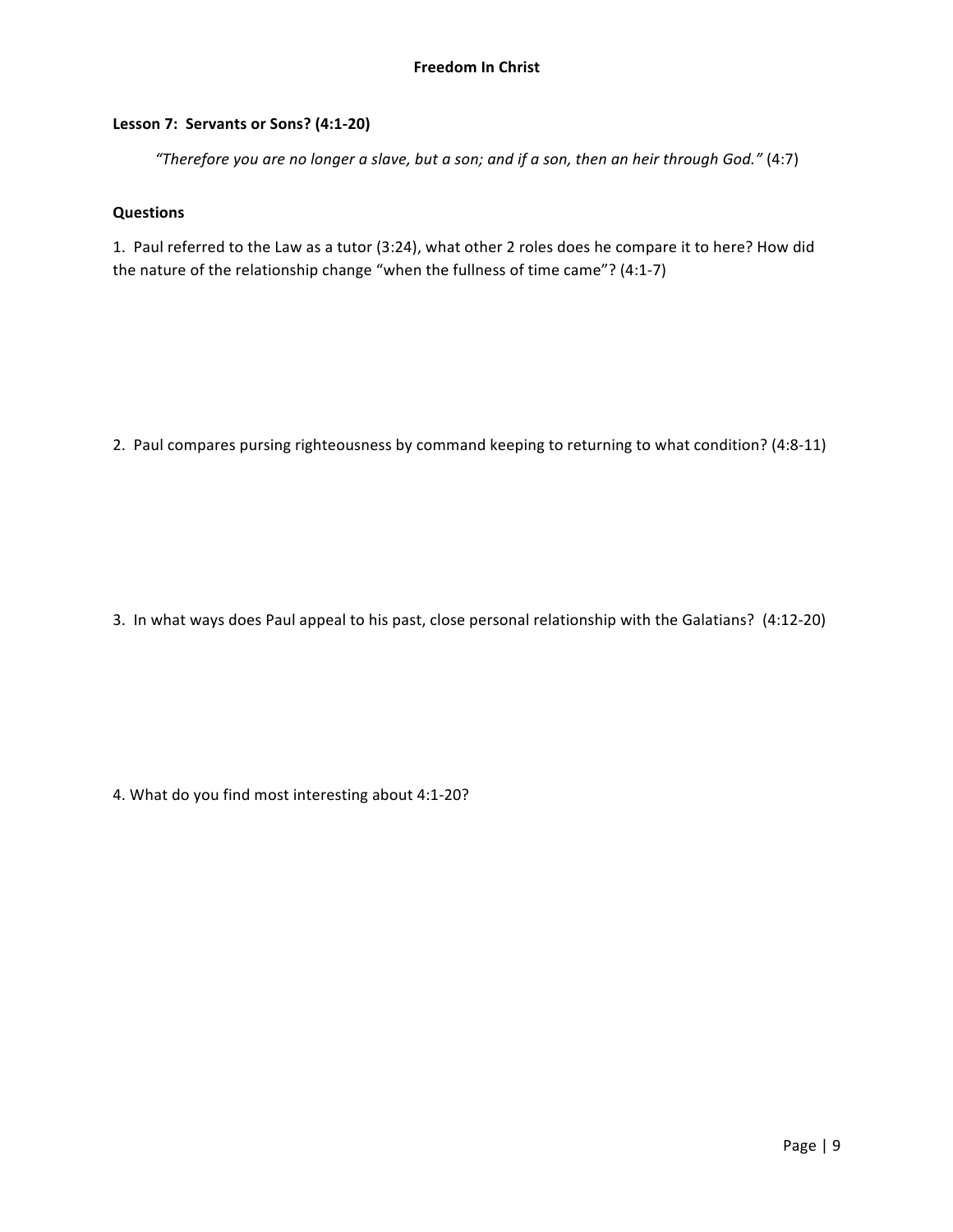# Lesson 8: Bondage or Freedom? (4:21-31)

"So then, brethren, we are not children of a bondwoman, but of the free woman." (4:31)

# **Questions**

1. What is the strength in the emphasis of source of Paul's argument? (4:21)

2. What phrases are used to contrast the 2 mothers? The two sons? (4:22-23)

3. In what way are Christians like Isaac as opposed to Isaacs's physical descendants? (4:24-28)

4. What similarity does Paul mention between the past story and present allegory? (4:29-31)

5. What do you find most interesting about 4:21-31?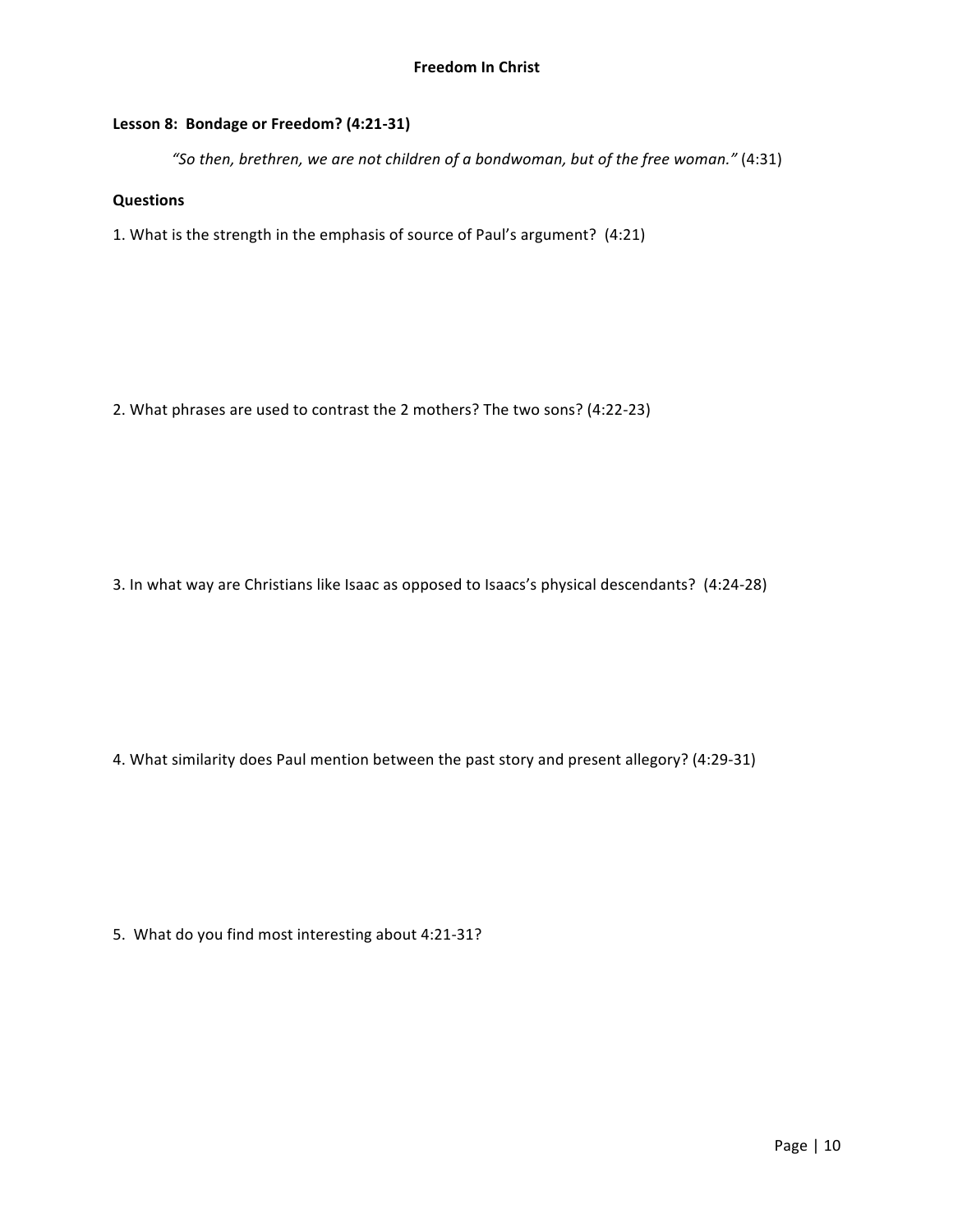# Lesson 9: Falling From Grace (5:1-12)

*"… you who are seeking to be justified by law; you have fallen from grace."* (5:4)

### **Questions**

1. What has Christ set us free from? Is there application beyond Law of Moses specifically? (5:1)

2. How does Paul characterize their attempt to be justified by law keeping? What is true of us if/when we pursue righteousness by works? (5:2-4)

3. Circumcision (emblematic of the whole law) means nothing. What means something? (5:5-6)

4. What words/phrases does Paul use to characterize the influence of the false teachers? Is he being mean-spirited or unloving? (5:7-12)

5. What do you find most interesting about 5:1-12?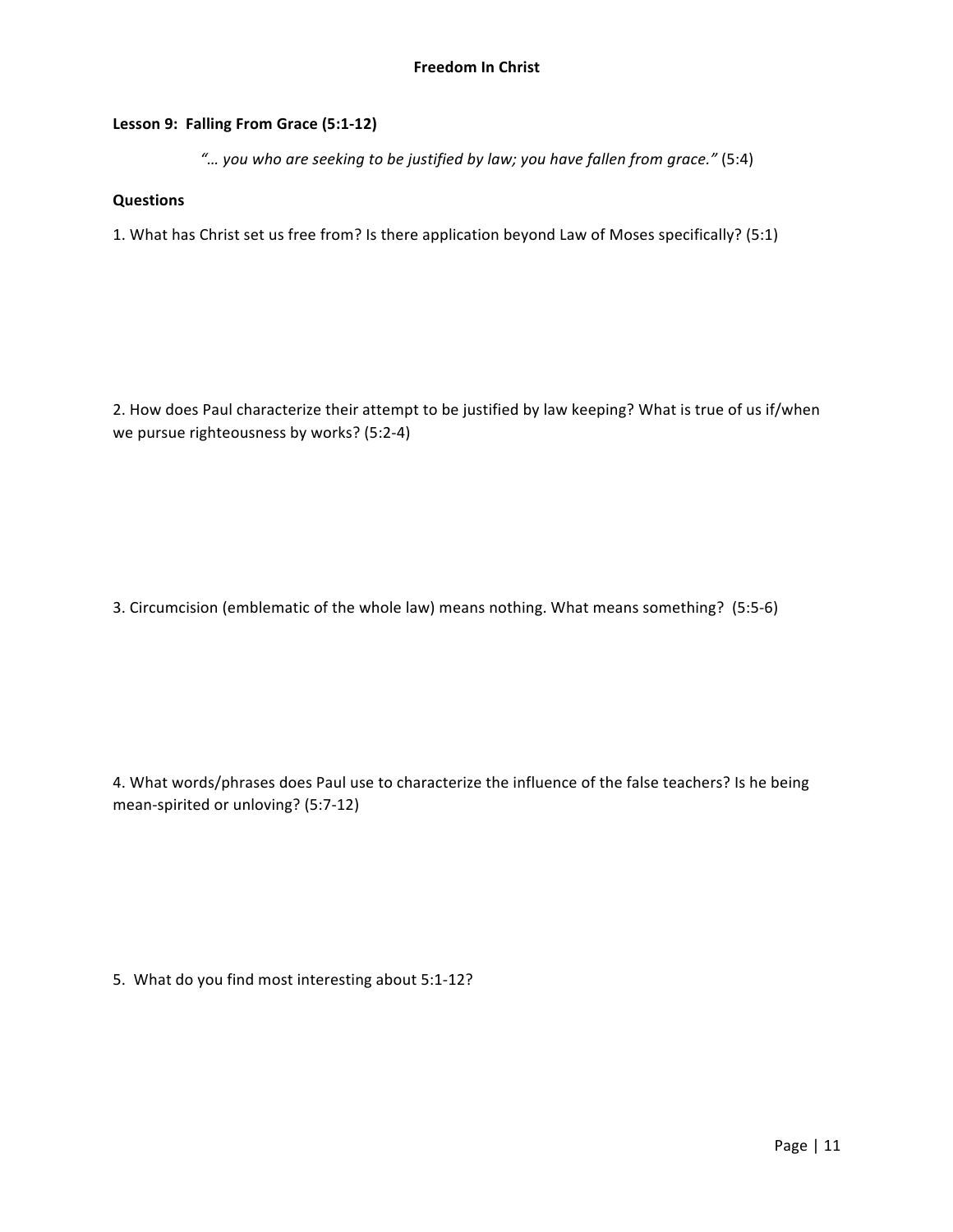# **Freedom In Christ**

# Lesson 10: Walk by the Spirit (5:13-26)

"If we live by the Spirit, let us also walk by the Spirit." (5:25)

# **Questions**

1. Our freedom comes with what obligations? (5:13-15)

2. Walking by the Spirit we will not do what? (5:16-17)

3. If we are led by the Spirit we are not dependent upon written down law to provide our moral restraint. Why not? (5:18)

4. How can we know we are being led by the flesh? (5:19-21)

5. How can we know that we walk by, live by, and are led by the Spirit? What will following the Spirit produce? (5:22-26)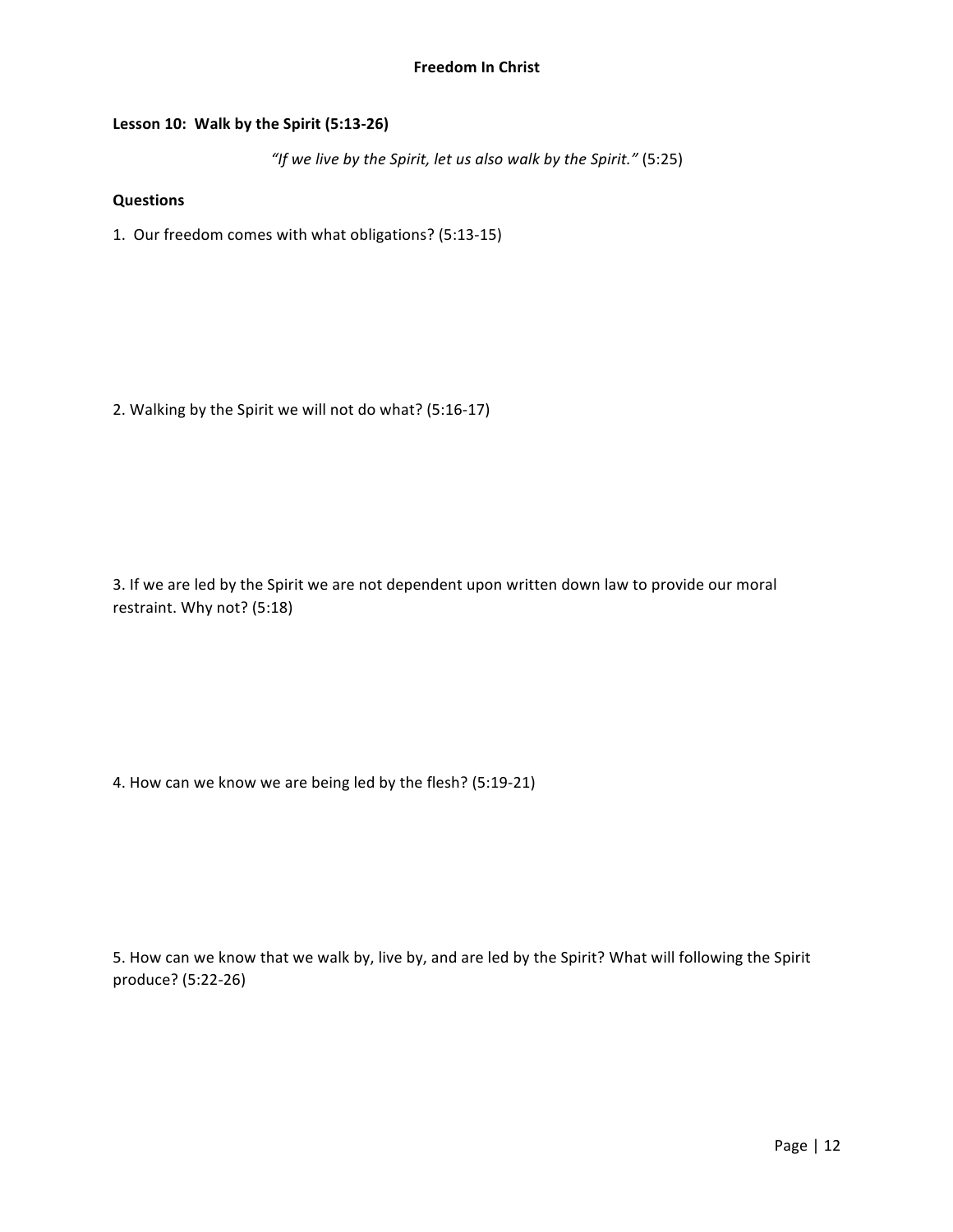# Lesson 11: Do Not Lose Heart (6:1-10)

"Let us not lose heart in doing good, for in due time we will reap if we do not grow weary." (6:9)

# **Questions**

1. Looking back, how would the Galatians know if they were among "you who are spiritual"? (6:1)

2. Summarize verse 4 in your own words.

3. How can we reconcile "each one shall bear his own load" in verse 5, with the instruction to "bear one another's burdens" in verse 2?

4. Verse 7 is a truism that is often quoted alone. But what is the immediate context (verse 6)? How does that tie in to verse 8?

5. In 6:9-10, Paul uses 2 phrases with reference to time. What are they and how should they impact our perspective and activity?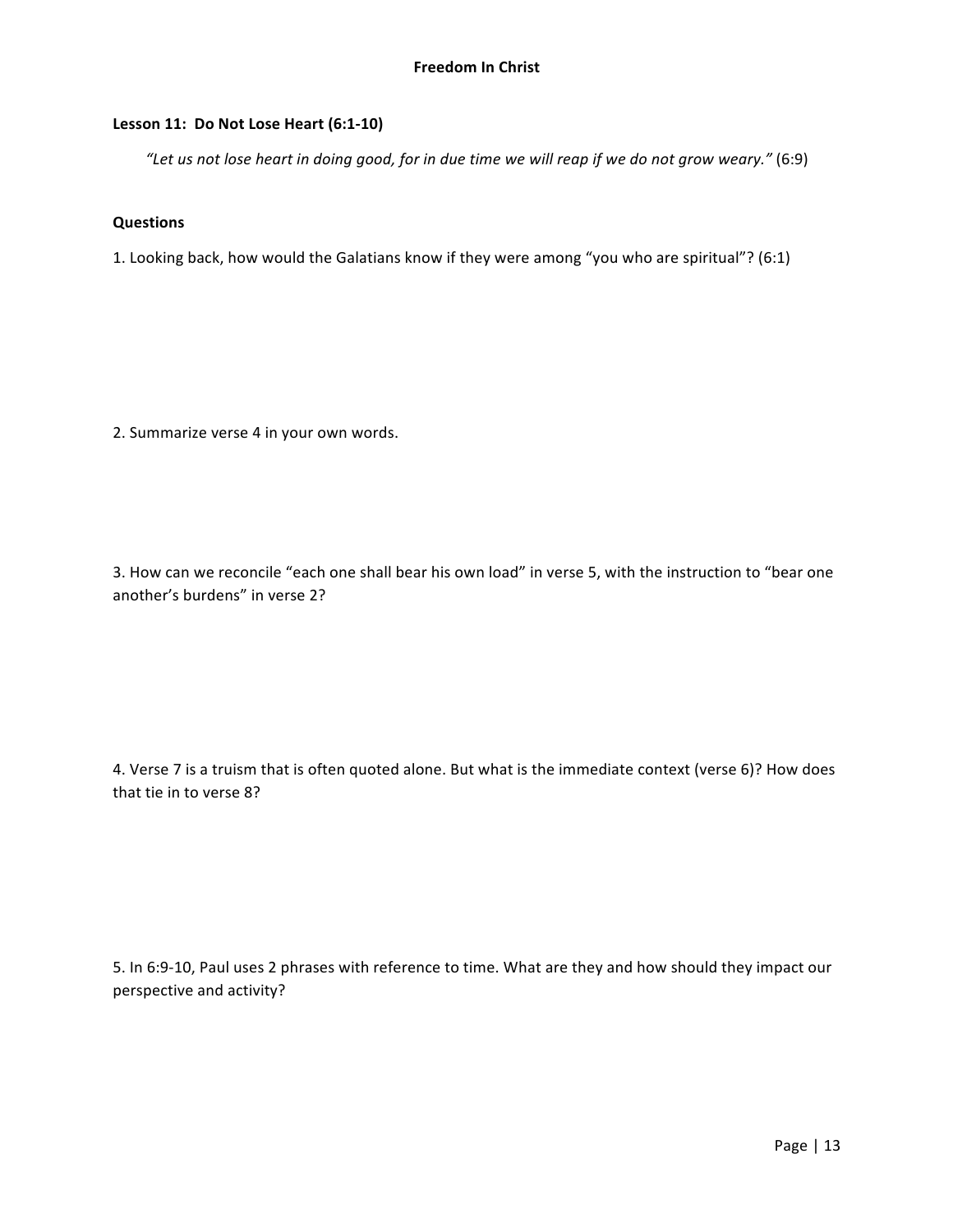# **Lesson 12: A New Creature (6:11-18)**

"But may it never be that I would boast, except in the cross of our Lord Jesus Christ..." (6:14)

## **Questions**

1. What impact might verse 11 have on the readers (see 4:12-16)? (6:11)

2. Paul strikes at the true motive of the Judaizing teachers. What was it? Explain. (6:12-13)

3. What is the relationship between seeking righteousness by works of Law and boasting? (6:14-15)

4. In 6:16, what all is implied by the phrase "the Israel of God"? (see 3:29)

5. What do you find most interesting about 6:11-18?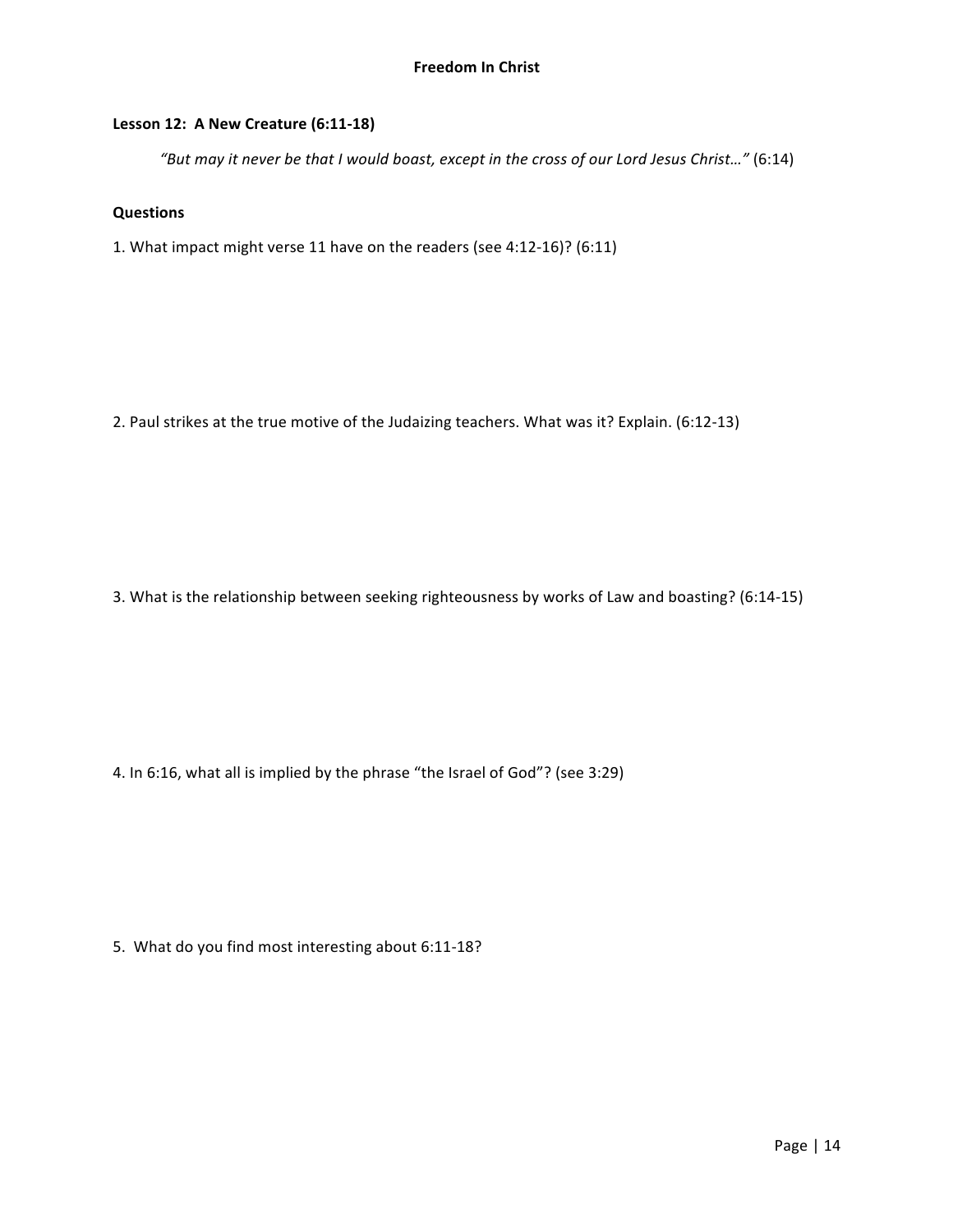# **MIND OF CHRIST**

# A Study of the Book of Philippians Summer 2019

"Let this mind be in you, which was also in Christ Jesus…"

-Philippians 2:5 (NKJV)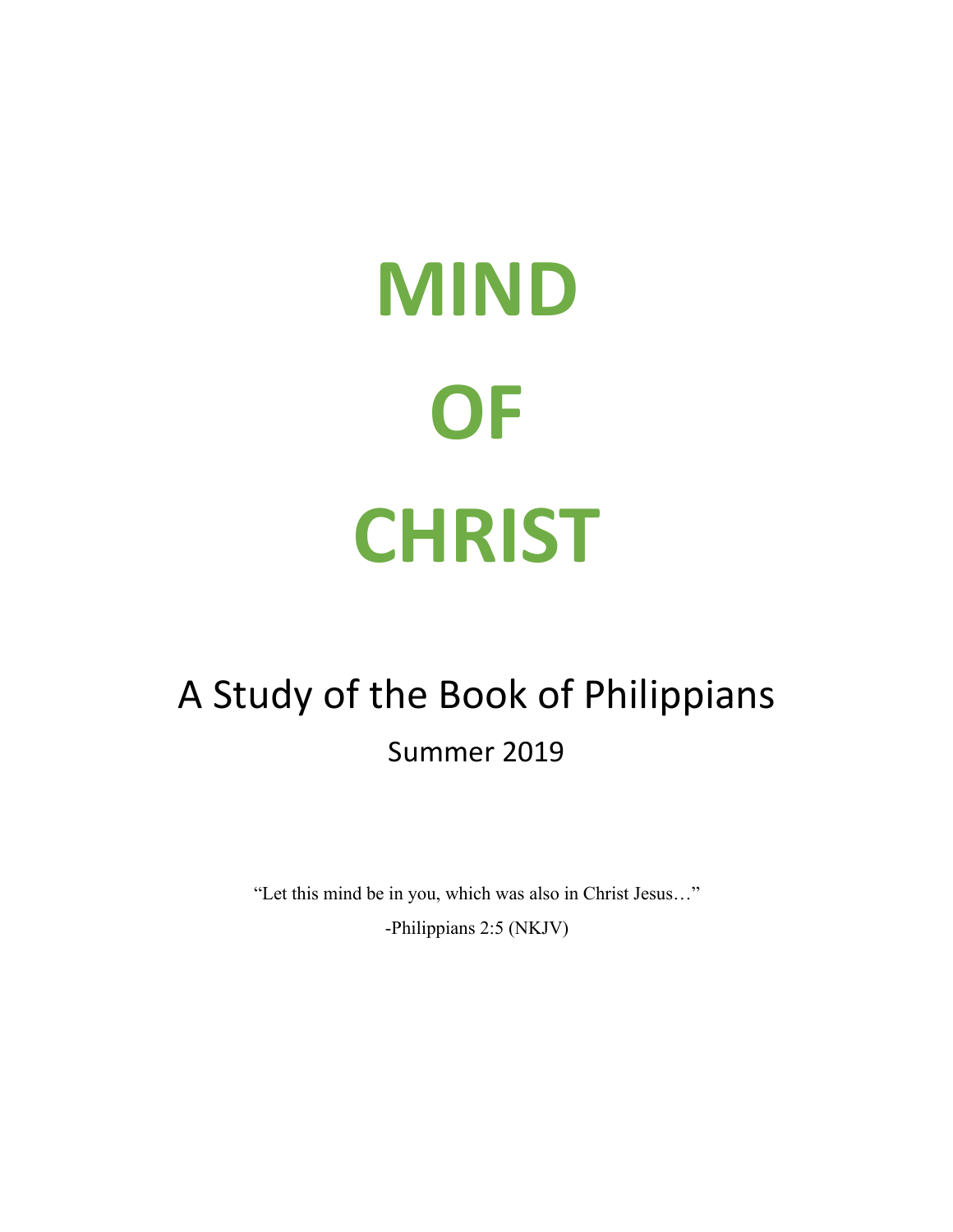# **Introduction**

Philippians is perhaps the most personal letter that Paul wrote, and one of the most studied letters by Christians today. The letter was clearly written to a group of people whom Paul deeply respected and loved. Readers get a personal glimpse into Paul's thoughts, which clearly modeled the mindset in which Christ Himself had. Because Paul imitated the mind of Christ, certain attitudes were manifested in Paul's life - the letter of Philippians reveals to us the attitudes which the mind of Christ produced in Paul.

At the time of Paul's writing, the city of Philippi was a Roman colony, having been secured by Augustus Caesar during a key military victory. Philippi became an important economic and strategic city, due in large part to a major road/trade route that went through the city (Via Egnatia). As far as we know, there were no synagogues in the city, indicating Philippi was not inhabited by very many Jews.

Paul had a deep connection to the Christians that lived in Philippi. Paul and Silas traveled to Philippi around 48-51 AD during the "2<sup>nd</sup> Missionary Journey" and helped start local churches in the area (Read Acts 16). Scholars debate the exact date and location in which Paul penned the letter of Philippians; most believe the letter was written during Paul's arrest in Rome (61-63 AD) while others believe it was during an earlier arrest in Ephesus (58 AD).

### **Theme**

"Let this mind be in you, which was also in Christ Jesus..." Philippians 2:5 (NKJV)

### **Outline**

Mind of Christ... Regarding Brethren (1:1-11) Regarding Righteousness (3:1-14) Regarding Adversity & Death (1:12-30) Regarding Maturity (3:15-21) Regarding Servanthood (2:1-11) Regarding Peace (4:1-9) Regarding Obedience (2:12-30) Regarding Contentment (4:10-23)

### **Goal**

We want to gain a better understanding of the mind of Christ and find examples of His mindset in scripture. Similarly, we want to gain a better understanding of the mindset of Paul and how that directed Paul's attitudes and actions in the letter of Philippians. Have we adopted the mind of Christ? What attitudes and actions will be produced if we have a mindset of Christ?

### **Questions**

1. Read the letter of Philippians (reference outline above). What stands out or draws your attention?

2. What do you hope to learn or better understand from this study?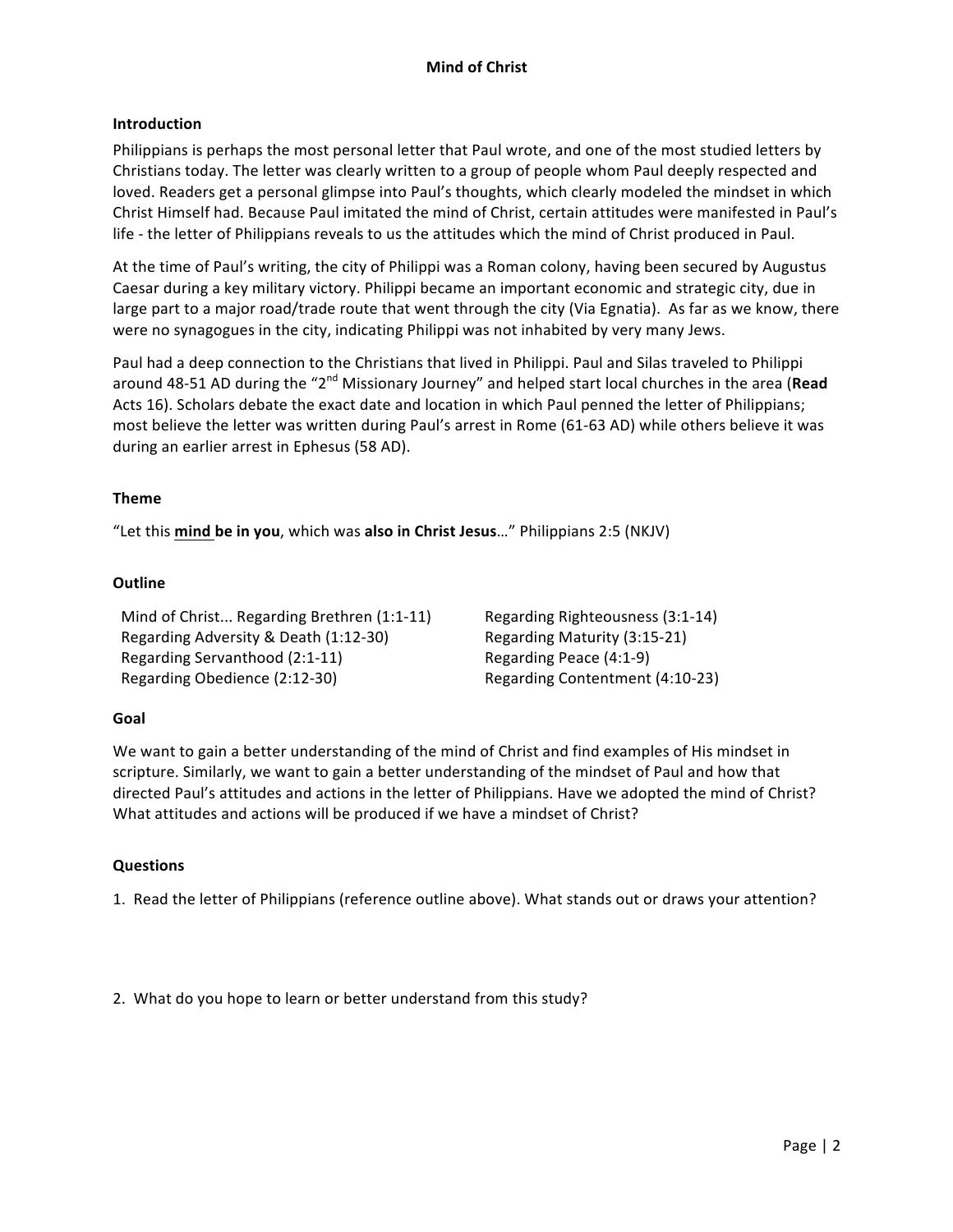# Lesson 1: Regarding Brethren (1:1-11)

"It is right for me to feel this way about you all, because I hold you in my heart, *for you are all partakers with me of grace* (1:7)

### **Questions**

1. How did Christ view/think about brethren? What are some passages that give us a glimpse into that mindset of Christ?

2. Paul is thankful to God because he has a partnership with the Philippians. What does "partnership" mean in the immediate context? How else is "partnership" used in scripture/elsewhere? (1:3-5)

3. Paul is confident that God began a good work in the Philippians and He will bring it to completion. What is this "good work" and what does Paul mean by saying God "will bring it to completion?" (1:6)

4. Why is it important that our love need wisdom and discernment? What are some real-life examples of 1) love with wisdom/discernment and 2) love without wisdom/discernment? (1:9)

5. What do you find most interesting about 1:1-11?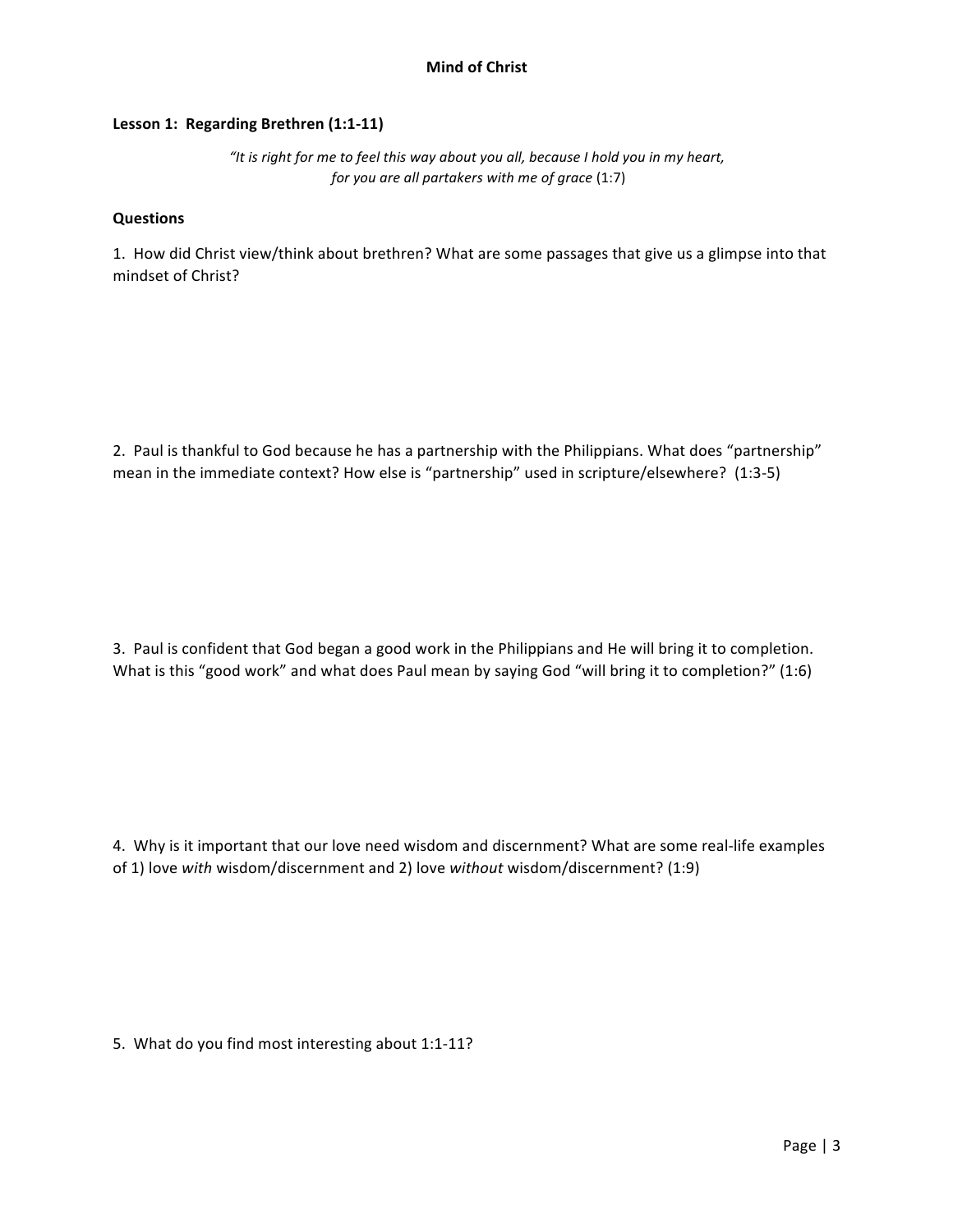# Lesson 2: Regarding Adversity & Death (1:12-30)

"...Christ will be honored in my body, whether by life or by death. *For to me to live is Christ, and to die is gain."* (1:20-21)

# **Questions**

1. How did Christ view/think about adversity and death? What are some passages that give us a glimpse into that mindset of Christ?

2. Paul met an uncertain future with a mindset of joy. How could Paul think this way? (1:18-26)

3. What does it mean to honor Christ and what are ways in which we can honor Him? (1:20-30)

4. Paul said to let their "manner of life" or "conduct" be worthy of the gospel. Research what the word "manner" or "conduct" means in Greek. How does this help us understand this verse better? (1:27).

5. What do you find most interesting about 1:12-30?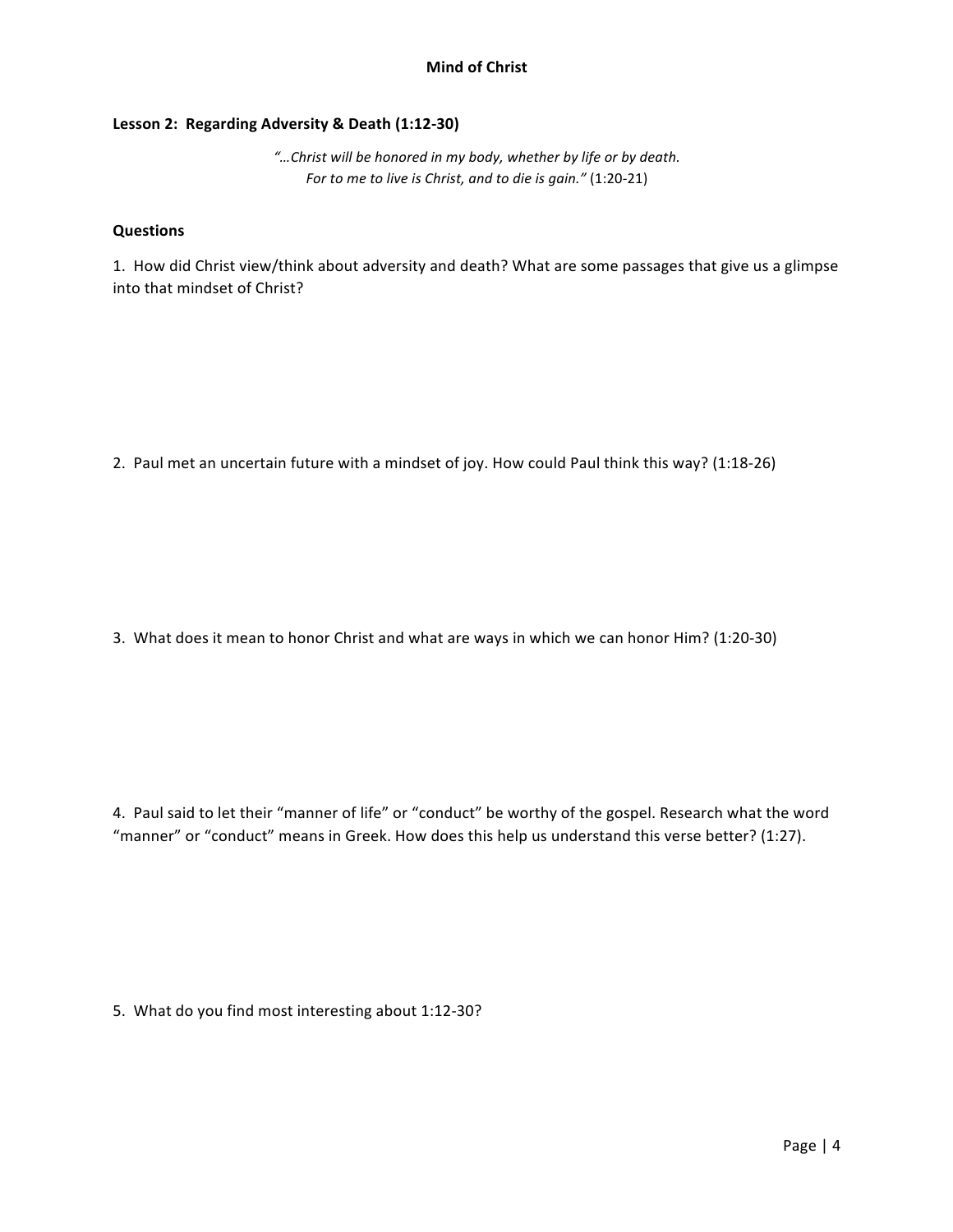# Lesson 3: Regarding Servanthood (2:1-11)

"Have this mind among yourselves, which is yours in Christ Jesus, who, though he was in the form of God, did not count equality with God a thing to be grasped, *but emptied himself, by taking the form of a servant..."* (2:5-7)

### **Questions**

1. How did Christ view/think about servanthood? What are some passages that give us a glimpse into that mindset of Christ?

2. What does Paul mean when he tells the Philippians to "be of the same mind?"  $(2:2)$ 

3. Verses 6-11 can be divided into two sections: the humiliation of Christ (2:6-8) and the exaltation of Christ (2:9-11). How would you summarize the overall message of verses 6-11?

4. This passage is one of the most controversial in Philippians, mostly due to the meaning of a few phrases. Define the following phrases in the context of the passage: 1) "form of God" 2) "a thing to be grasped" 3) "emptied Himself."

5. What do you find most interesting about 2:1-11?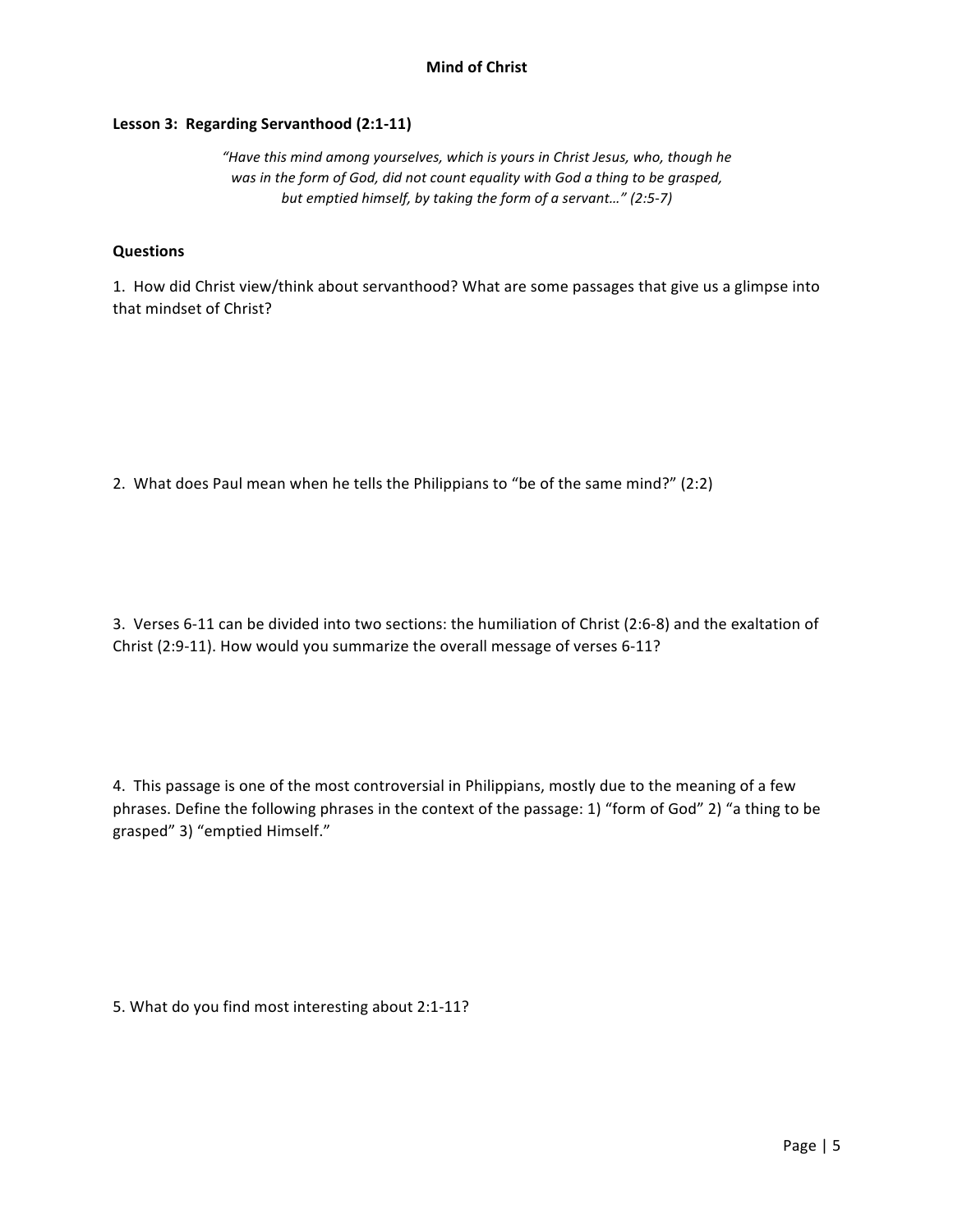# Lesson 4: Regarding Obedience (2:12-30)

"Therefore, my beloved, as you have always obeyed, so now, not only as in my presence but *much more in my absence, work out your own salvation with fear and trembling..."* (2:12)

# **Questions**

1. How did Christ view/think about obedience? What are some passages that give us a glimpse into that mindset of Christ?

2. In the secular world, there is usually a job description detailing what an employee is to do and how they are to do it. In this section, what is a Christion to be doing? (2:12) *How* is the Christian supposed to do that work? (2:13-18)

3. What is a drink offering? (Exodus 29:38-46; Numbers 15:1-16) What does Paul mean by this? (2:17)

4. What characteristics of Timothy made him a valuable asset to send to the Philippians? (2:19-24)

5. What do you find most interesting about 2:12-30?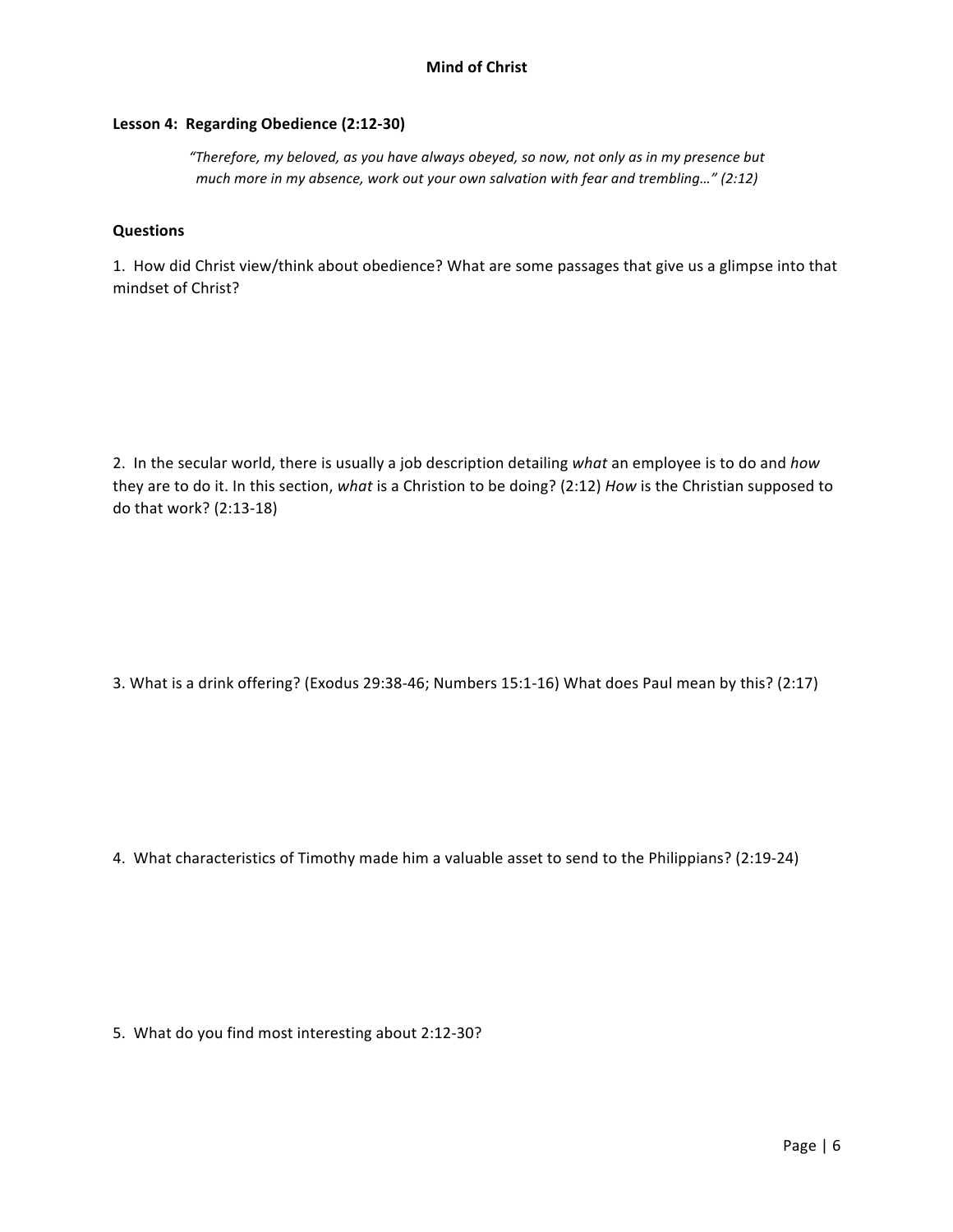# Lesson 5: Regarding Righteousness (3:1-14)

"...not having a righteousness of my own that comes from the law, but that which comes *through faith in Christ, the righteousness from God that depends on faith"* (3:9)

# **Questions**

1. How did Christ view/think about righteousness? What are some passages that give us a glimpse into that mindset of Christ?

2. Paul was not troubled to write the "same things" to the Philippians. What could Paul been referring to when he said, "same things" and what lessons can be learned from this verse?  $(3:1)$ 

3. Ture righteousness does not come from which sources? (3:2-9) True righteousness comes instead from which sources? (3:9-11) What passages in Galatians convey a similar idea and concept?

4. A person filled with true righteousness will "forget what lies behind and strain forward to what lies ahead." (3:13) What is Paul forgetting and what is Paul looking ahead to?

5. What do you find most interesting about 3:1-14?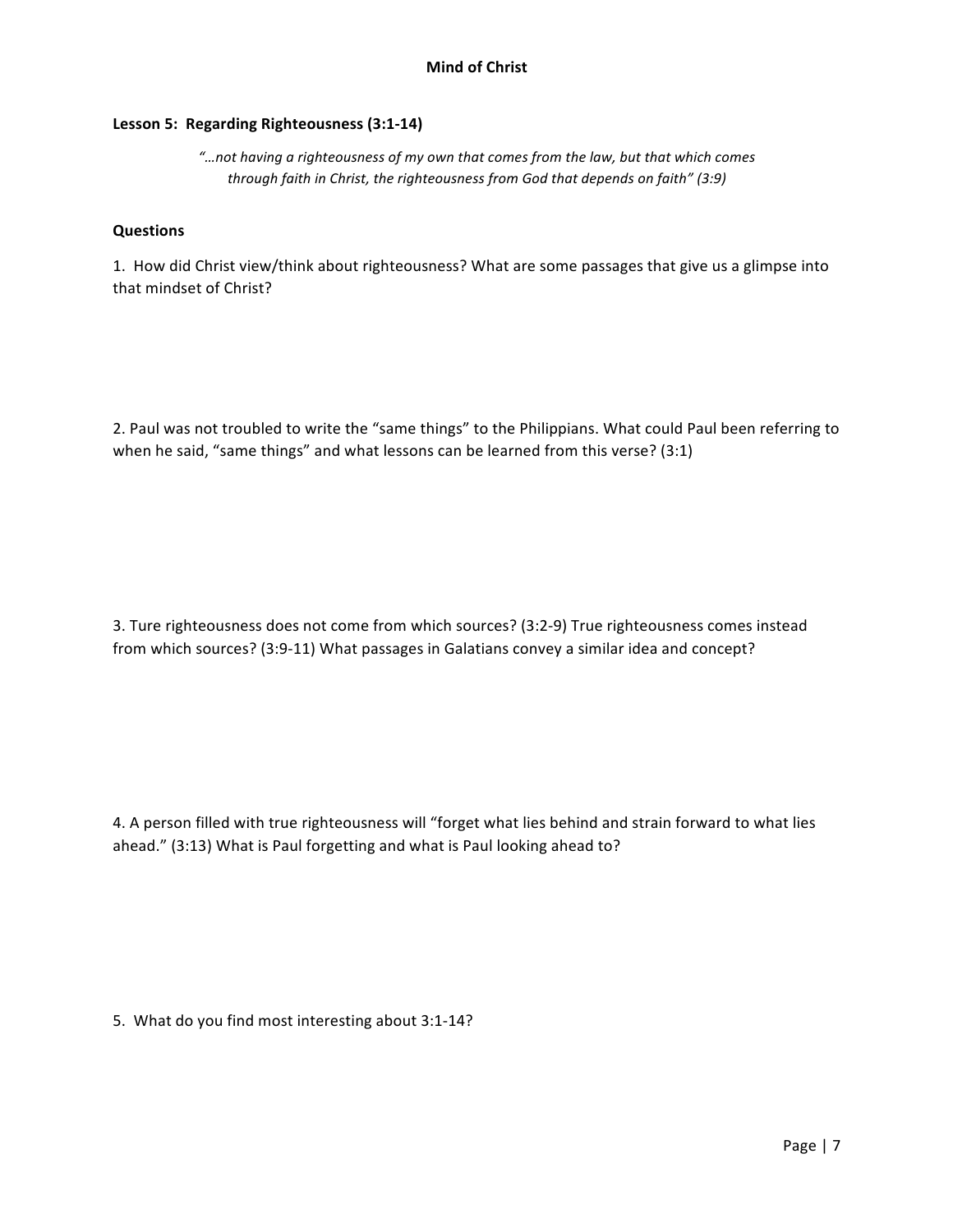# Lesson 6: Regarding Maturity (3:15-21)

"Let those of us who are mature think this way, and if in anything you think otherwise, God will reveal that also to you" (3:15)

# **Questions**

1. How did Christ view/think about maturity? What are some passages that give us a glimpse into that mindset of Christ?

2. What does it mean to be a mature person (1 Cor. 14:20; Heb. 5:14)? In the immediate context, Paul says a mature person will think in what kind of way? (3:15)

3. Do we (as a local church) have to all be at the same level of maturity to have unity? Why or why not?

4. Who may Paul be talking about when he says, "enemies of the cross?" How are they described?

5. What do you find most interesting about 3:15-21?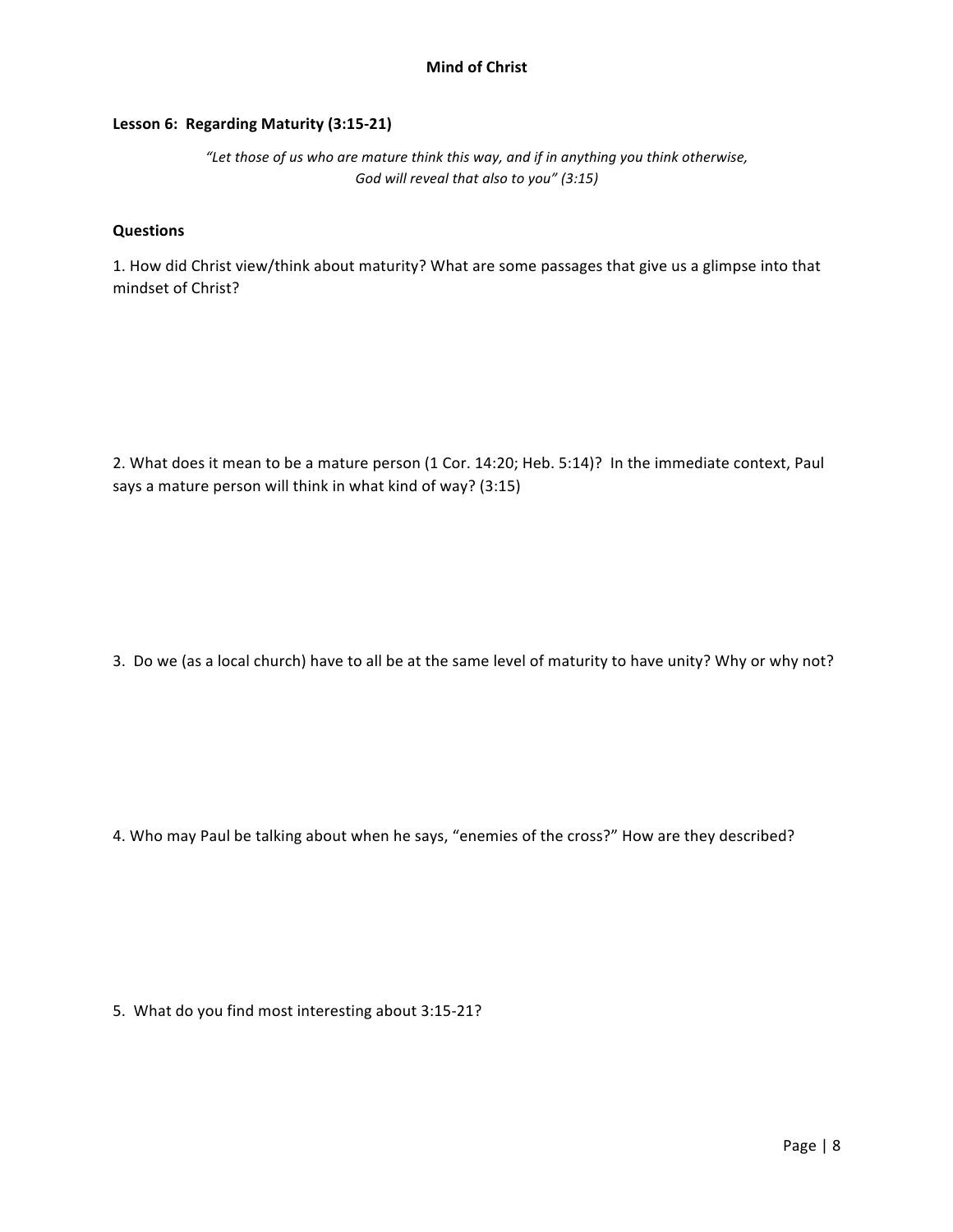# Lesson 7: Regarding Peace (4:1-9)

*"The peace of God, which surpasses all understanding, will guard your hearts and your minds in Christ Jesus." (4:7)*

### **Questions**

1. How did Christ view/think about peace? What are some passages that give us a glimpse into that mindset of Christ?

2. What principles do we learn from Paul in this passage about resolving conflict? (4:1-3)

3. Verses 4-9 appear to be grammatically independent of each other; all these exhortations from Paul seem to be random. Is there a common theme or a way to connect the verses in the passage? (4:4-9)

4. Can the peace of God be understood? Why or why not? (4:7)

5. What do you find most interesting about 4:1-9?